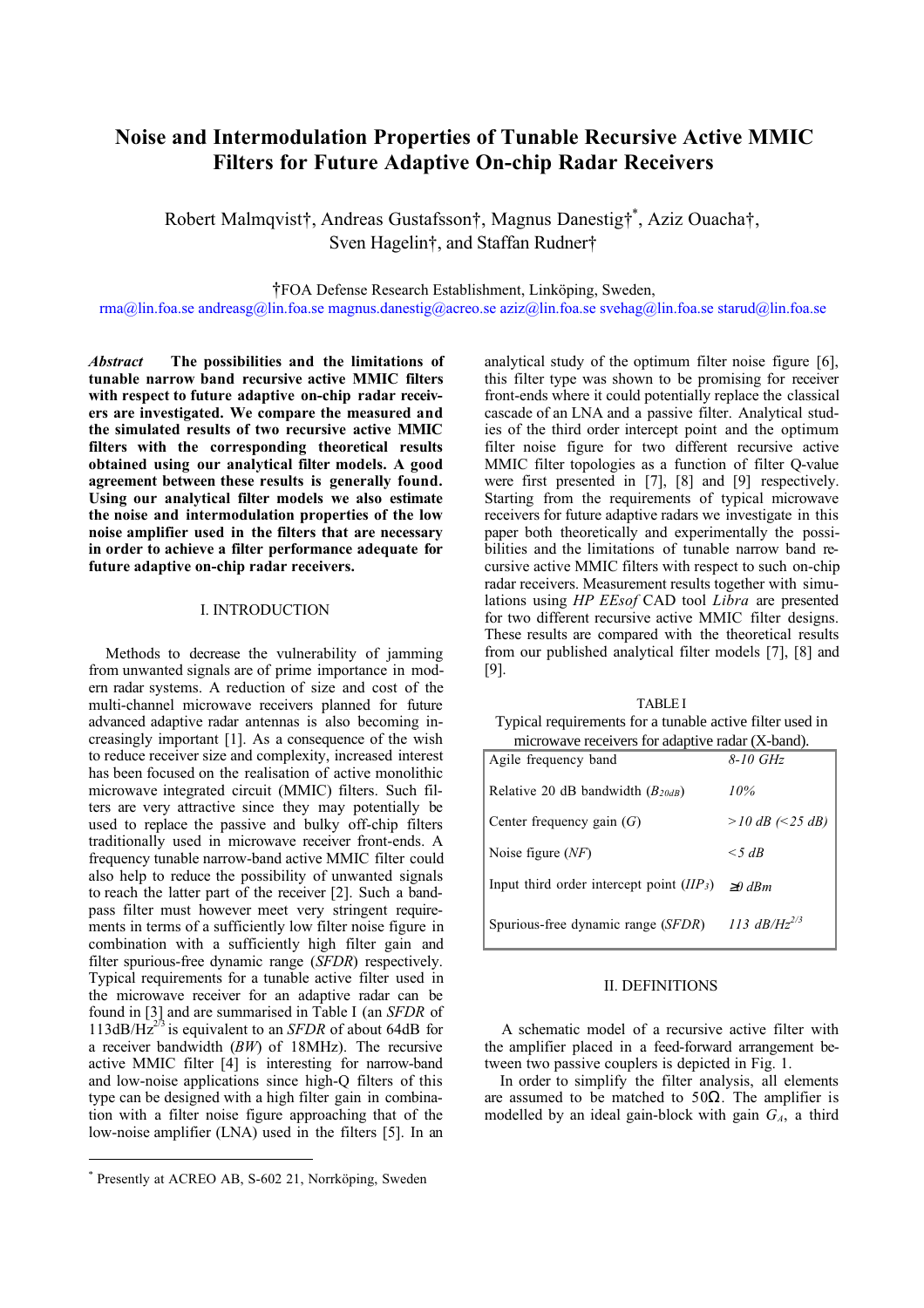order output intercept point *OIP3,A* and a noise figure *NFA*. The two passive couplers are assumed to be lossless and perfectly linear with coupling factors  $\alpha_i$ ,  $\beta_i$  $(i=1,2)$ . A constant delay  $\tau$  corresponds to the total loop time delay in a real filter circuit. Figure 1 shows that the filter loop gain *V* can be expressed as  $V = G_A \beta_1 \beta_2$  (*V*  $\leq$  1) and that  $\tau$  can be related to the center frequency  $\omega_c$ as a multiple (i.e. in terms of an integer  $n$ ) of  $2\pi$ .



Fig. 1. Schematic model of a recursive active filter.

## III. MESAUREMENTS, SIMULATIONS AND ANALYTICAL RESULTS

We have compared the measurement and simulation results of two different tunable recursive active MMIC filters designed for the X-band with the corresponding theoretical results obtained from our analytical filter models [7, 8 and 9]. The filters were fabricated by Philips Microwave Limeil using their 0.2 µm GaAs/AlGaAs PHEMT based MMIC process. They were designed using the novel concept of self-switched time shifters for the filter center frequency tuning [10]. One of the filter designs, denoted here as the *Medium-Q filter*, was first presented and evaluated in [10]. This filter design consists in addition to a three-bit time shifter of two lumped and approximately symmetrical couplers together with an LNA. The other filter design, which we denote as the *Low-noise filter*, differs only in the design of the LNA and in the use of a lumped unsymmetrical input coupler in order to minimise the filter noise figure [5]. Photos of the layouts of the two MMIC filter designs are shown in Fig. 2 and Fig. 3 respectively.



Fig. 2. Photo of a tunable recursive active MMIC filter with symmetrical input/output couplers (*Medium-Q filter*). Chip size:  $1.6 \times 2.1 \text{ mm}^2$ .



Fig. 3. Photo of a tunable recursive active MMIC filter with an unsymmetrical input coupler (*Low-noise filter*). Chip size:  $1.6 \times 2.1 \text{ mm}^2$ .

Table II shows for each of the two filter designs, a comparison between the measured results, the simulation results (using the *HP EEsof* CAD tool *Libra*) and the theoretical results from our analytical filter models.

TABLE II Q-value, center frequency gain, noise figure, third order output intercept point and spurious-free dynamic range ( $BW = 18$ MHz) at  $f_c = 8.7$  GHz for the *Medium-Q filter* and the *Low-noise filter* respectively  $(\tau = 2/f_c)$ , i.e.  $n = 2$ ). *Medium-Q filter*: ( $I_{DS}$  = 27mA,  $V_D$  = 3.0V,  $\beta$ <sub>1</sub> = -4.2dB,  $\beta$ <sub>2</sub> = -3.9dB, *GA =* 5.5dB*, NFA* = 3.5dB, *OIP3,A* = 9.3dBm). *Low-noise filter*: ( $I_{DS}$  = 30mA,  $V_D$  = 3.0V,  $\beta_1$  = -9.3dB,  $\beta_2$  =  $-4.0$ dB,  $G_A = 7.6$ dB,  $NF_A = 3.0$ dB,  $OIP_{3,A} = 12.3$ dBm).

| Medium-<br>Q  | Q  | G<br>[dB] | NF<br>[dB]         | OIP3<br>[dBm]  | SFDR<br>[dB]        |
|---------------|----|-----------|--------------------|----------------|---------------------|
| Measured      | 23 | 10.2      | 7.5                | 8              | 61.2                |
| Simulatd.     | 23 | 10.2      | 69                 | $-0.5$         | 55.9                |
| Model         | 19 | 90        | $6.5^*$            | 0 <sub>0</sub> | 57.3                |
| Low-<br>noise | Q  | G<br>[dB] | NF<br>[dB]         | OIP3<br>[dBm]  | <b>SFDR</b><br>[dB] |
| Measured      | 11 | 7.6       | 6.0                | 8              | 63.9                |
| Simulatd.     | 10 | 76        | 4.8                | 51             | 62.8                |
| Model         | 9  | 80        | $4.1$ <sup>*</sup> | 51             | 63.0                |

The measured and the simulated results of the *Medium-Q filter* and *Low-noise filter* were obtained at a drain bias  $(V_D)$  equal to 3.0V and at a drain-source current (*IDS*) of 27mA and 30 mA respectively. All three bits of the time shifter were biased in the same tuning state corresponding to a measured filter center frequency of 8.7 GHz. The measured results were obtained with a post production tuning of the gate bias  $(V_G)$  in order to compensate for a deviation in filter gain due to process parameter variations. This did not affect the other pa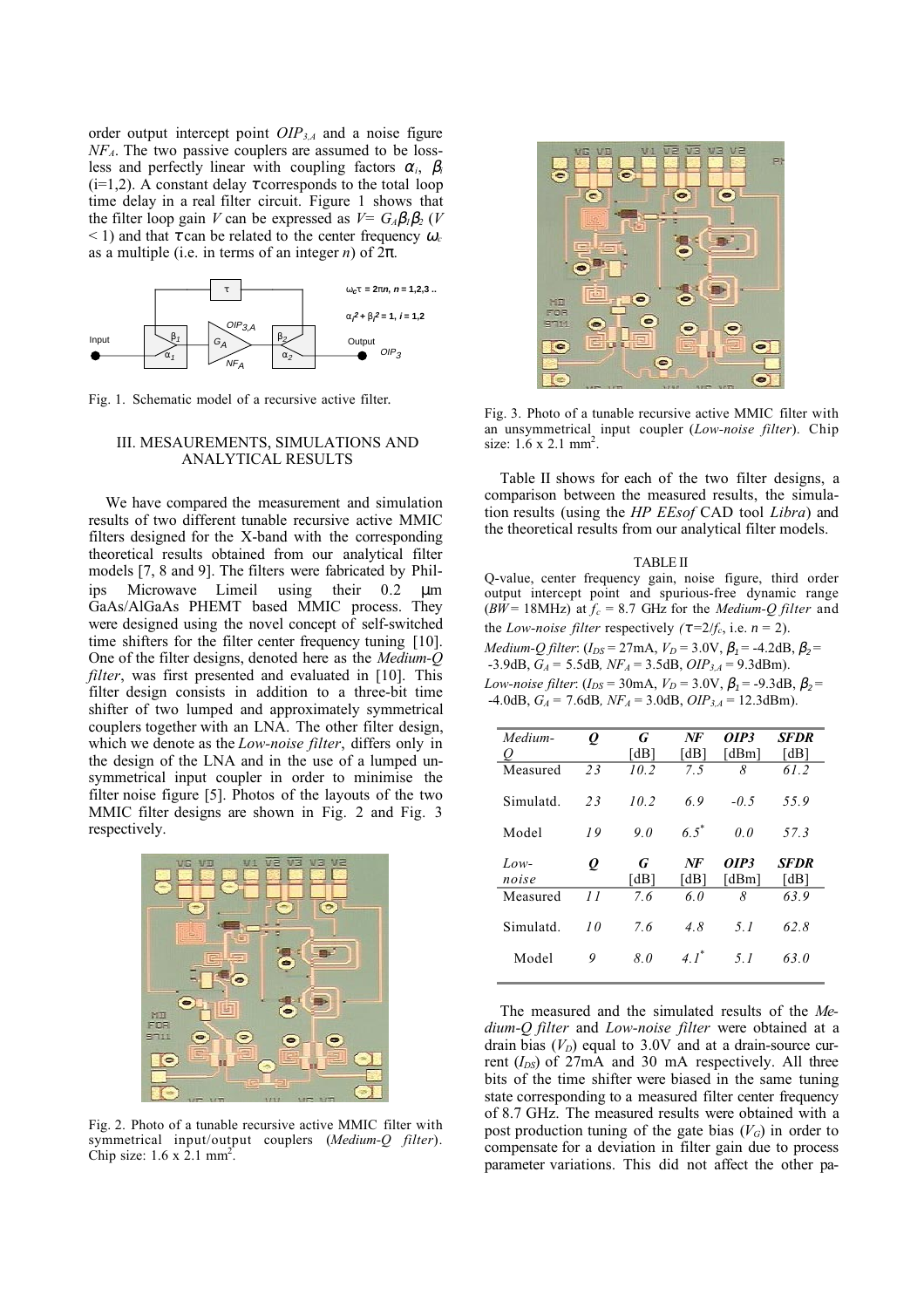rameters compared. The loop time delay  $\tau$  was chosen equal to  $4\pi/\omega_c$  (i.e.  $n = 2$ ). The values of  $\beta_1$ ,  $\beta_2$ ,  $G_A$ , *NFA* and *OIP3,A* used in our analytical filter models were found from simulations of the two filter designs.

It can be noted from Table II that the theoretical results from our analytical filter models are generally in a good agreement with the corresponding measured and simulated results of the two filters. The small discrepancy in the analytically modelled center frequency filter gain and filter Q-value compared with the corresponding measured and simulated results (see Table II) can mainly be explained by the fact that the analytical model is based on the assumption of perfectly impedance matched circuit elements. The somewhat lower value of the analytically modelled filter noise figure in comparison with the corresponding measured and simulated filter noise figure (see also Table  $II^*$ ) can to a large degree be explained by the fact that the effects on the filter noise figure of losses in a real passive coupler were neglected in this analysis. The total losses of the input coupler were estimated by simulations at about 1dB. Hence, a 0.5dB higher value would be expected for the theoretically estimated values of the filter noise figure, if we assume that the total losses of the input coupler are uniformly distributed on each coupler leg [7]. Table II also shows that the values of the simulated and the analytically modelled *OIP3* and *SFDR* are somewhat lower than the corresponding measured values. This is most likely due to the fact that our analysis [8] was made assuming a worst case scenario; i.e. that the higher order harmonics always combine in phase and add constructively to the filter intermodulation product (thus resulting in a conservative value of *OIP3*). In a real filter circuit on the other hand, all the higher order harmonics will probably not combine in phase at all frequencies, thus resulting in a lower intermodulation product and therefore in a higher value of *OIP3* and *SFDR* respectively.



Fig. 4. Measured s-parameters for the *Medium-Q filter* at the center frequency 8.7 GHz.

The measured filter s-parameters of the two filter designs at a center frequency 8.7 GHz are shown in Figs. 4 and 5 respectively. It can be noted that the filter selectivity in terms of  $B_{20dB}$ , for example, is rather low. For the *Medium-Q filter*,  $B_{20dB}$  is higher than 0.4 and the corresponding value for the *Low-noise filter* is even higher. Moreover, the measured filter noise figures (see Table II) are higher than the required noise figure of below 5dB (see Table I). Hence, the filter performance of the two evaluated recursive active MMIC filter designs is not adequate for the microwave receivers in future adaptive radars. We have therefore used our validated analytical filter models to estimate the component characteristics necessary for such applications.



Fig. 5. Measured s-parameters for the *Low-noise filter* at the center frequency 8.7 GHz.

## IV. ESTIMATED PERFORMANCE FOR OPTIMIZED RECURSIVE ACTIVE MMIC FILTERS

In order to maximise the filter third order input intercept point (*IIP3*) the two couplers should be designed with values of  $\beta_1$  and  $\beta_2$  close to one [9]. However, according to an analytical evaluation of the optimum noise figure of recursive active MMIC filters [7], the coupler located at the input should be designed with a value of  $\beta_l$  close to zero while the output coupler should be designed with  $\beta_2$  equal to  $V^{1/2}$  when we want to minimise the filter noise figure *NF*. Hence, if we choose to design the input coupler with a very low value of  $\beta$ <sup>*l*</sup> in order to minimise *NF*, the result is also a very low *IIP3*. A filter designed in such a way; i.e. with a low *IIP3* and a low *NF*, (denoted here by index *a*) can however be connected in a cascade arrangement with a filter designed with a higher *IIP3* but also a higher *NF* (denoted here by index *b*). Table III shows the analytically estimated results of two such first order filters (*Ia* and *Ib*) and the corresponding cascaded second order filter (*IIab*) respectively for the case when the first order filters are designed so that the filter noise figure approach its optimum value. A 20dB relative bandwidth of 50% for each of the two first order filters is assumed which corresponds to  $V = 0.82$  when  $n = 2$ .